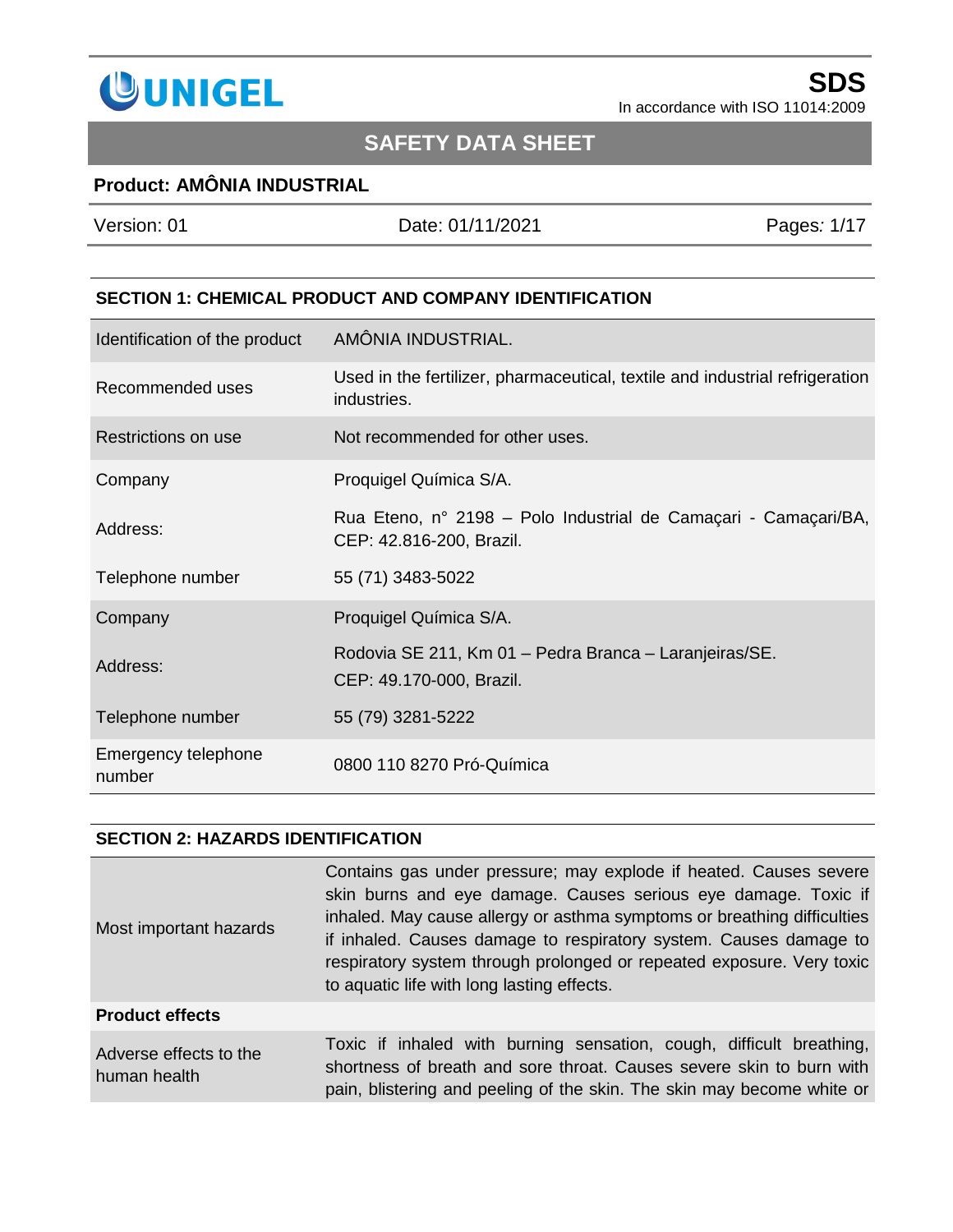

# **SAFETY DATA SHEET**

### **Product: AMÔNIA INDUSTRIAL**

| Version: 01                               | Date: 01/11/2021                                                                                                                                                                                                                                                                                                                                                                                                                                                                                                                                                                                                                                                                                                                                             | Pages: 2/17 |
|-------------------------------------------|--------------------------------------------------------------------------------------------------------------------------------------------------------------------------------------------------------------------------------------------------------------------------------------------------------------------------------------------------------------------------------------------------------------------------------------------------------------------------------------------------------------------------------------------------------------------------------------------------------------------------------------------------------------------------------------------------------------------------------------------------------------|-------------|
|                                           | yellowish, with a waxy appearance. Causes serious eye damage with<br>watering, pain, eyelid edema, corneal ulceration, and iris atrophy. It can<br>lead to blindness. The contact of the liquefied gas with the eyes and the<br>skin can cause "cold burns" (frostbite). It can cause allergic or<br>asthmatic symptoms and breathing difficulties with cough and<br>shortness of breath. It causes lung damage with irritation, edema and                                                                                                                                                                                                                                                                                                                   |             |
|                                           | hemorrhage. In high concentrations it can cause respiratory arrest,<br>cardiac arrhythmia, and death from suffocation. Repeated and<br>prolonged exposure to the product can cause permanent lung damage.                                                                                                                                                                                                                                                                                                                                                                                                                                                                                                                                                    |             |
| <b>Environmental effects</b>              | Very toxic to aquatic life with long lasting effects.                                                                                                                                                                                                                                                                                                                                                                                                                                                                                                                                                                                                                                                                                                        |             |
| Physical and chemical<br>hazards          | Contains gas under pressure; may explode if heated.                                                                                                                                                                                                                                                                                                                                                                                                                                                                                                                                                                                                                                                                                                          |             |
| Chemical product-specific<br>hazards      | It is not expected that product presents specific hazards.                                                                                                                                                                                                                                                                                                                                                                                                                                                                                                                                                                                                                                                                                                   |             |
| Important symptoms                        | If inhaled with burning sensation, cough, difficult breathing, shortness of<br>breath and sore throat. Skin: burn with pain, blistering and peeling of<br>the skin. Eye: watering, pain, eyelid edema, corneal ulceration, and iris<br>atrophy. It can lead to blindness. The contact of the liquefied gas with<br>the eyes and the skin can cause "cold burns" (frostbite). It can cause<br>allergic or asthmatic symptoms and breathing difficulties with cough<br>and shortness of breath. It causes lung damage with irritation, edema,<br>and hemorrhage. In high concentrations it can cause respiratory arrest,<br>cardiac arrhythmia, and death from suffocation. Repeated and<br>prolonged exposure to the product can cause permanent lung damage. |             |
| Classification of the<br>chemical product | Gas under pressure - Liquefied gas.<br>Acute toxicity - Inhalation - Category 3.<br>Skin corrosion/irritation - Category 1A.<br>Serious eye damage/eye irritation – Category 1.<br>Respiratory sensitization - Category 1.<br>Specific target organ toxicity – Single exposure – Category 1.<br>Specific target organ toxicity – Repeated exposure – Category 1.<br>Hazardous to the aquatic environment $-$ Short -term (Acute) $-$ Category<br>1.<br>Hazardous to the aquatic environment $-$ Long term (Chronic) $-$                                                                                                                                                                                                                                      |             |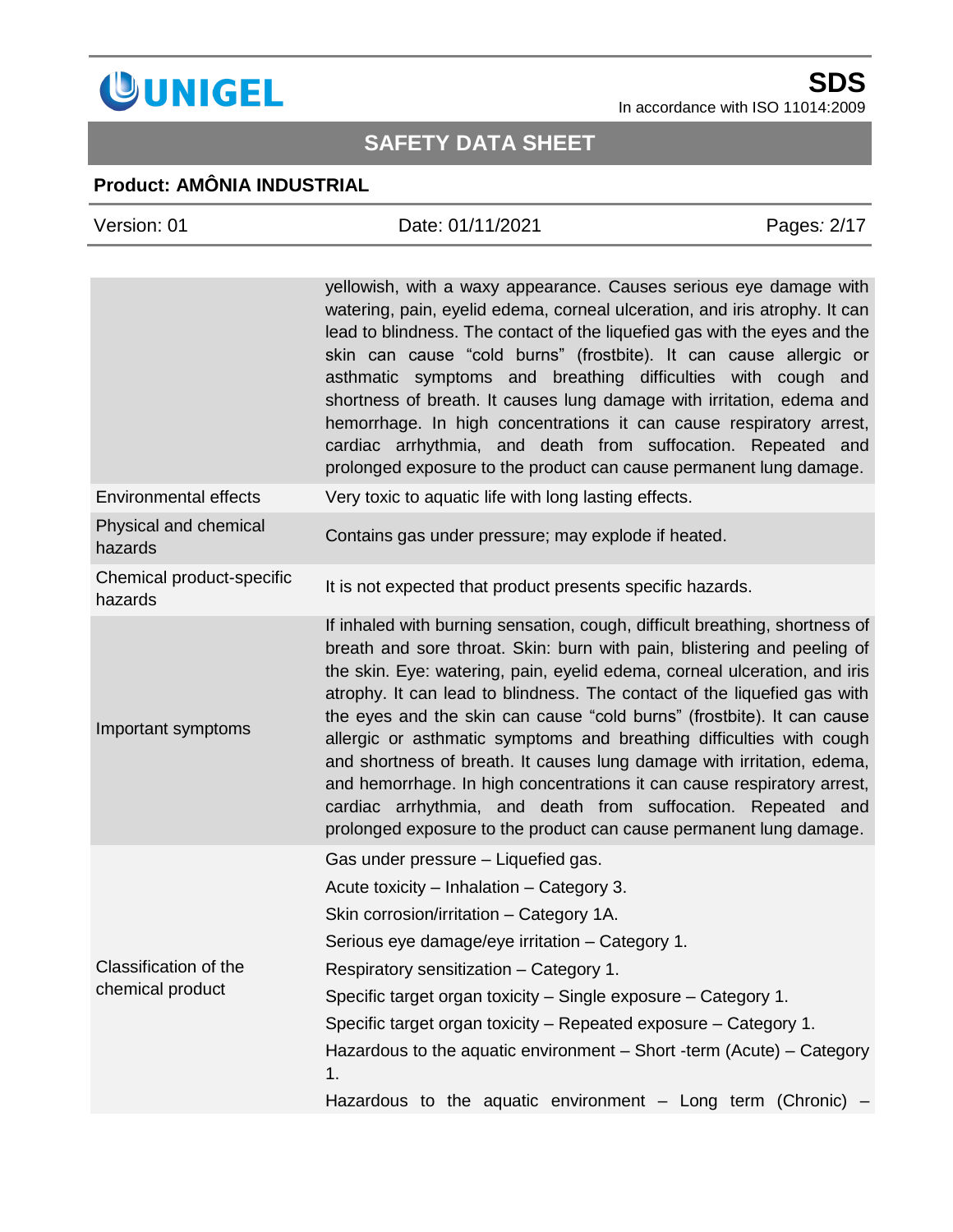

# **SAFETY DATA SHEET**

## **Product: AMÔNIA INDUSTRIAL**

| Version: 01                             | Date: 01/11/2021                                                                                             | Pages: 3/17 |
|-----------------------------------------|--------------------------------------------------------------------------------------------------------------|-------------|
|                                         |                                                                                                              |             |
|                                         | Category 1.                                                                                                  |             |
| <b>Classification system</b><br>adopted | Globally Harmonized System of Classification and Labeling<br>Chemicals (GHS), United Nations, 2019.          | 0f          |
| <b>Adequate labeling elements</b>       |                                                                                                              |             |
| Pictograms                              |                                                                                                              |             |
| Signal word                             | <b>DANGER</b>                                                                                                |             |
|                                         | H280 Contains gas under pressure; may explode if heated.                                                     |             |
|                                         | H314 Causes severe skin burns and eye damage.                                                                |             |
|                                         | H318 Causes serious eye damage.                                                                              |             |
|                                         | H331 Toxic if inhaled.                                                                                       |             |
| Hazard statement(s)                     | H334 May cause allergy or asthma symptoms or breathing difficulties if<br>inhaled.                           |             |
|                                         | H370 Causes damage to respiratory system.                                                                    |             |
|                                         | H372 Causes damage to respiratory system through prolonged or<br>repeated exposure.                          |             |
|                                         | H400 Very toxic to aquatic life.                                                                             |             |
|                                         | H410 Very toxic to aquatic life with long lasting effects.                                                   |             |
| Precautionary statement(s)              | P260 Do not breathe gas.                                                                                     |             |
|                                         | P264 Wash hands thoroughly after handling.                                                                   |             |
|                                         | P270 Do not eat, drink, or smoke when using his product.                                                     |             |
|                                         | P273 Avoid release to the environment.                                                                       |             |
|                                         | P280 Wear protective gloves, protective clothing, eye protection, face<br>protection and hearing protection. |             |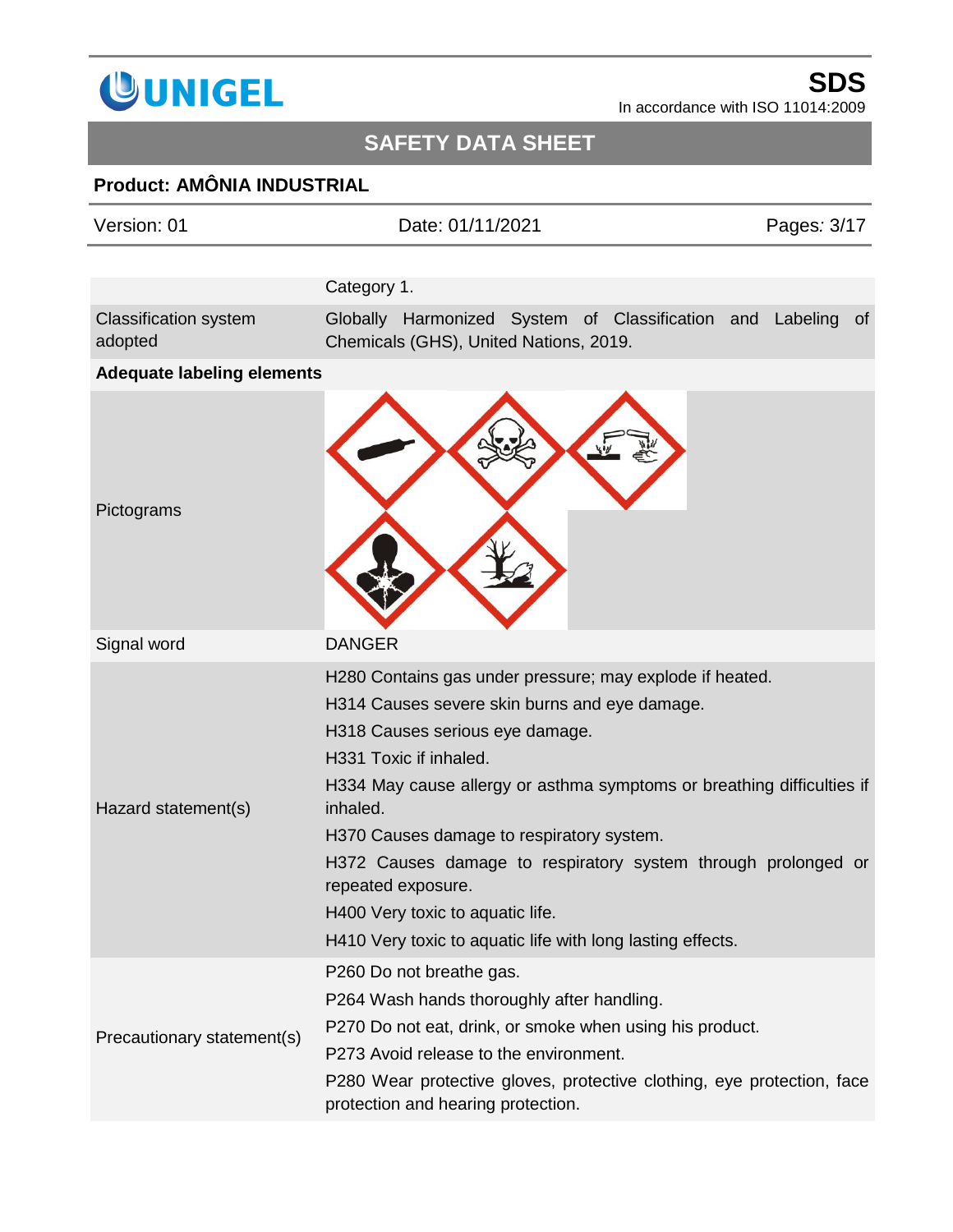

## **Product: AMÔNIA INDUSTRIAL**

| Version: 01                            | Date: 01/11/2021                                                                                                                                         | Pages: 4/17 |
|----------------------------------------|----------------------------------------------------------------------------------------------------------------------------------------------------------|-------------|
|                                        |                                                                                                                                                          |             |
|                                        | P391 Collect spillage.                                                                                                                                   |             |
|                                        | P304 + P340 IF INHALED: Remove person to fresh air and keep<br>comfortable breathing.                                                                    |             |
|                                        | P308 + P316 IF exposed or concerned: Get emergency medical help<br>immediately.                                                                          |             |
|                                        | P342 + P316 If experiencing respiratory symptoms: Get emergency<br>medical help immediately.                                                             |             |
|                                        | P301 + P330 + P331 IF SWALLOWED: Rinse mouth. Do NOT induce<br>vomiting.                                                                                 |             |
|                                        | P305 + P351 + P338 IF IN EYES: Rinse cautiously with water for<br>several minutes. Remove contact lenses, if present and easy to do.<br>Continue rising. |             |
|                                        | P405 Store locked up.                                                                                                                                    |             |
|                                        | P403 + P233 Store in a well-ventilated place. Keep container tightly<br>closed.                                                                          |             |
|                                        | P410 + P403 Protect from sunlight. Store in a well-ventilated place.                                                                                     |             |
|                                        | P501 Dispose of contents and container according to the current<br>regulations.                                                                          |             |
| Outline of an anticipated<br>emergency | GAS UNDER PRESSURE HAZARDOUS TO HUMAN HEALTH AND<br><b>ENVIRONMENT.</b>                                                                                  |             |

### **SECTION 3: COMPOSITION/INFORMATION ON INGREDIENTS**

| <b>SUBSTANCE</b>                       |                    |
|----------------------------------------|--------------------|
| Systematic chemical or trivial<br>name | Ammonia.           |
| Common or generic name                 | Ammonia anhydrous. |
| <b>CAS Number</b>                      | 7664-41-7          |
| Concentration:                         | 99,5% (p/p)        |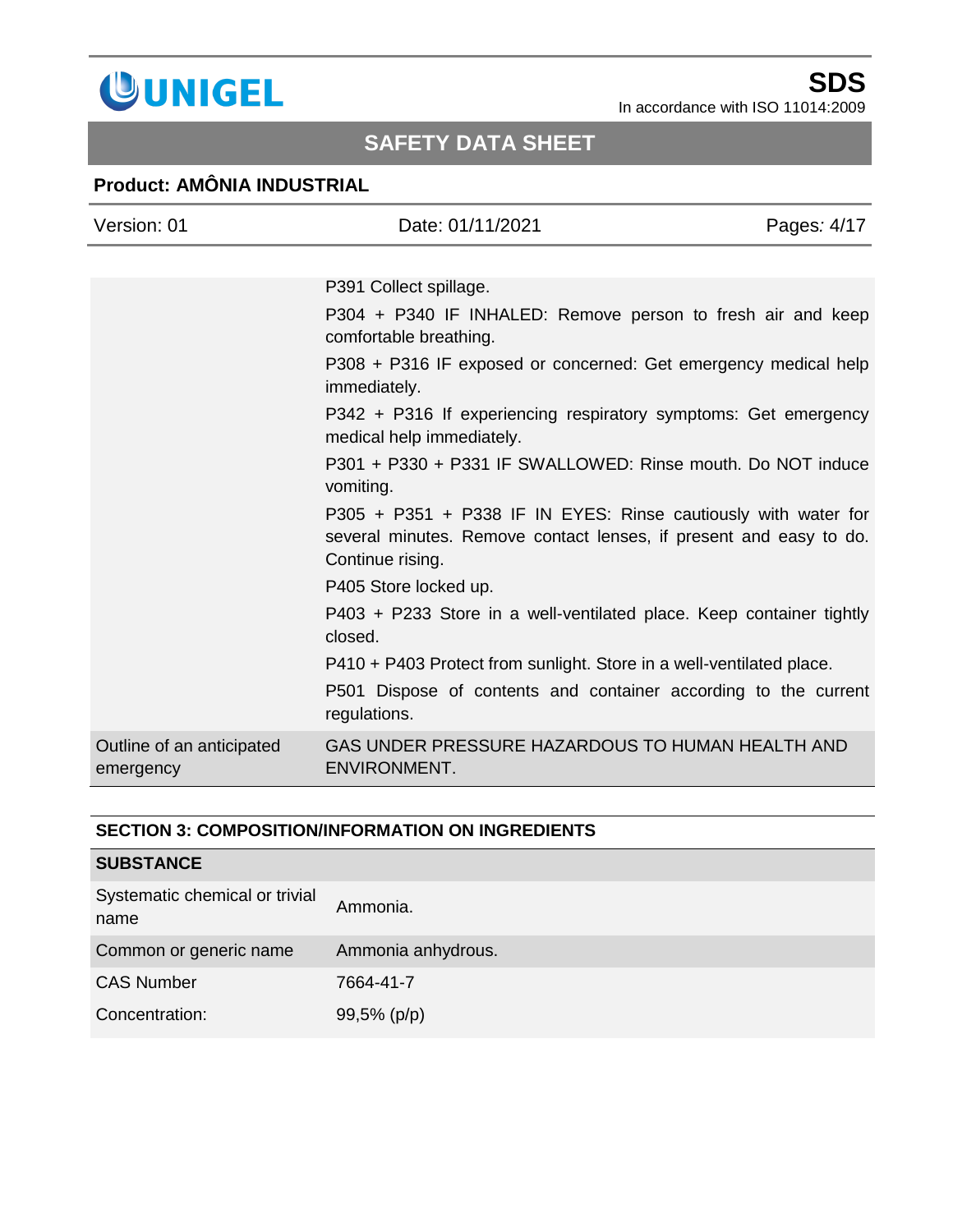

## **Product: AMÔNIA INDUSTRIAL**

Version: 01 Date: 01/11/2021 Pages*:* 5/17

|                                                             | <b>Componentes</b>   | <b>Concentration (%)</b> | <b>CAS Number</b> |
|-------------------------------------------------------------|----------------------|--------------------------|-------------------|
| Impurities and stabilizing<br>additives contributing to the | <b>Total residue</b> | 0.5(p/p)                 | N.S.              |
| hazard                                                      | Oil                  | 0.0001%                  | N.S.              |
| N.S. Not Specified.                                         |                      |                          |                   |

#### **SECTION 4: FIRST-AID MEASURES**

| <b>Exposure routes</b>                                             |                                                                                                                                                                                                                                                                                                                                                                                                                  |
|--------------------------------------------------------------------|------------------------------------------------------------------------------------------------------------------------------------------------------------------------------------------------------------------------------------------------------------------------------------------------------------------------------------------------------------------------------------------------------------------|
| Inhalation                                                         | Remove the victim to a ventilated place and keep him at rest in a<br>position that does not make breathing difficult. If you feel unwell,<br>contact a TOXICOLOGICAL INFORMATION CENTER or a doctor.<br>Take this SDS.                                                                                                                                                                                           |
| Skin contact                                                       | In case of contact of the product in pressurized form with the skin,<br>injury or frostbite may occur. Immediately wash exposed skin with<br>sufficient water. Clothes attached to the skin should be thawed with<br>warm water before they are removed. Consult a doctor. Take this<br>SDS.                                                                                                                     |
| Eye contact:                                                       | In case of contact of the product in the pressurized form with the eyes,<br>injury or frostbite may occur (frostbite). Immediately wash your eyes<br>with enough water, keeping your eyelids open. If using contact lenses,<br>remove them if it is easy. Continue rinsing. Consult a doctor. Take this<br>SDS.                                                                                                  |
| Ingestion                                                          | Do not induce vomiting. Do not give anything by mouth to an<br>unconscious person. Wash the victim's mouth with plenty of water. If<br>vomiting occurs, tilt the patient forward or place him on the left side<br>(upward if possible) to keep the airway open and avoid aspiration.<br>Keep the patient silent and maintain normal body temperature.<br>Consult a TOXICOLOGY CENTER or a doctor. Take this SDS. |
| Anticipated acute effects<br>and/or anticipated delayed<br>effects | Causes severe skin burns and eye damage. Causes serious eye<br>damage. Toxic if inhaled. May cause allergy or asthma symptoms or<br>breathing difficulties if inhaled. Causes damage to respiratory system.<br>Causes damage to respiratory system through prolonged or repeated<br>exposure.                                                                                                                    |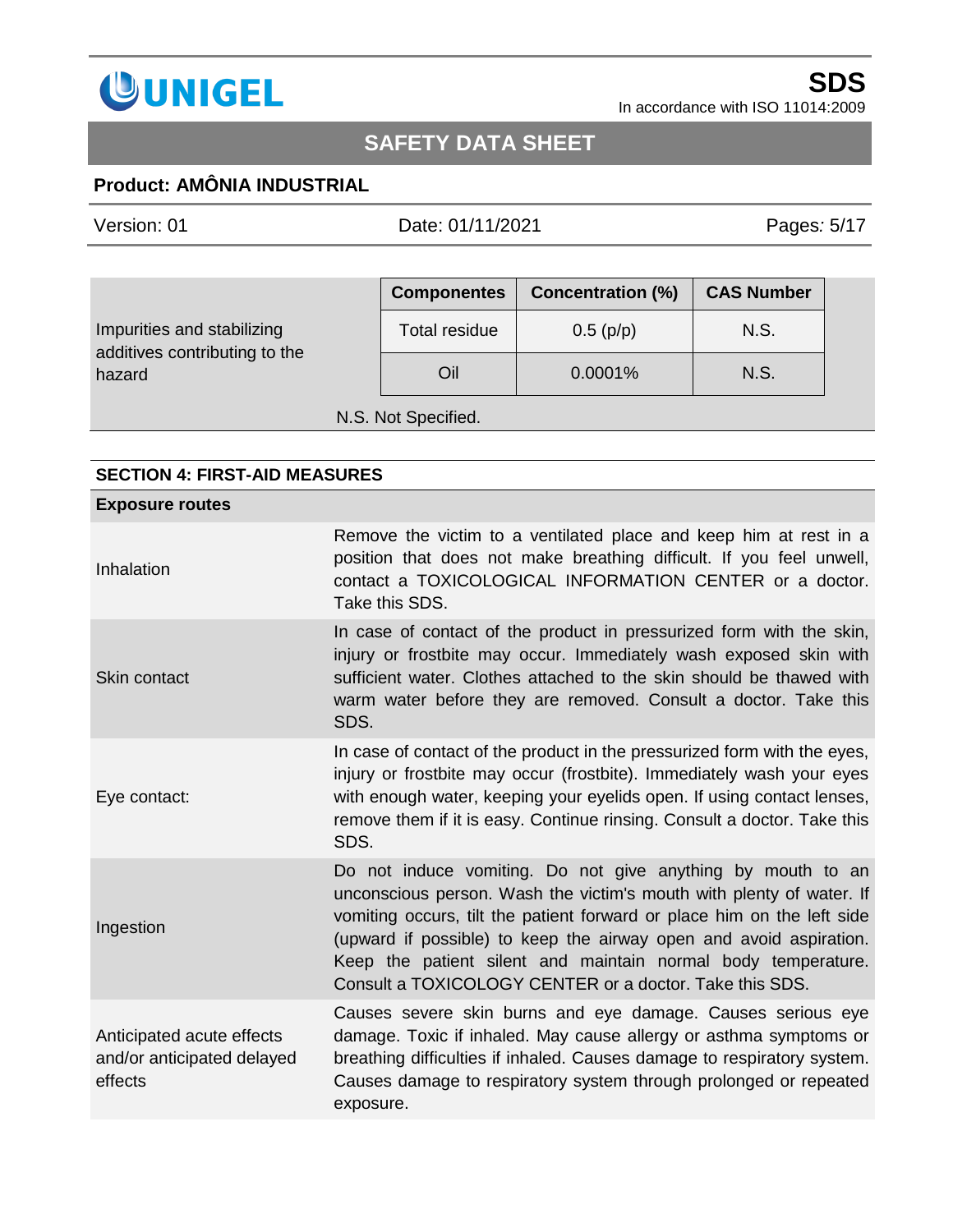

## **SAFETY DATA SHEET**

### **Product: AMÔNIA INDUSTRIAL**

| Version: 01                                                          | Date: 01/11/2021                                                                                                                                                                                                                                                                                                                                                                                                                                                                                                                                                                                                                                                                                                                                               | Pages: 6/17 |
|----------------------------------------------------------------------|----------------------------------------------------------------------------------------------------------------------------------------------------------------------------------------------------------------------------------------------------------------------------------------------------------------------------------------------------------------------------------------------------------------------------------------------------------------------------------------------------------------------------------------------------------------------------------------------------------------------------------------------------------------------------------------------------------------------------------------------------------------|-------------|
|                                                                      |                                                                                                                                                                                                                                                                                                                                                                                                                                                                                                                                                                                                                                                                                                                                                                |             |
| Most important<br>symptoms/effects                                   | If inhaled with burning sensation, cough, difficult breathing, shortness<br>of breath and sore throat. Skin: burn with pain, blistering and peeling<br>of the skin. Eye: watering, pain, eyelid edema, corneal ulceration, and<br>iris atrophy. It can lead to blindness. The contact of the liquefied gas<br>with the eyes and the skin can cause "cold burns" (frostbite). It can<br>cause allergic or asthmatic symptoms and breathing difficulties with<br>cough and shortness of breath. It causes lung damage with irritation,<br>edema, and hemorrhage. In high concentrations it can cause<br>respiratory arrest, cardiac arrhythmia, and death from suffocation.<br>Repeated and prolonged exposure to the product can cause<br>permanent lung damage |             |
| Protection of first aiders<br>and/or special notes to a<br>physician | Avoid contact with the product when helping the victim. Treatment of<br>exposure should be directed towards the control of the patient's<br>symptoms and clinical condition. In case of contact with the skin, do<br>not rub the affected area.                                                                                                                                                                                                                                                                                                                                                                                                                                                                                                                |             |

#### **SECTION 5: FIRE-FIGHTING MEASURES**

| Extinguishing media                                   | Suitable: Stop the gas flow. Use water in $CO2$ fog or dry chemical<br>powder to extinguish the flame. Use foggy water to cool containers<br>exposed to flames. For fire involving liquid ammonia, use chemical<br>powder or $CO2$ to fight it.<br>Not recommended: Direct water jets, as they can cause freezing.<br>Avoid using halogenated products.                                                                                                                                                                                                                                                                                                                                                                                                                                                                                                                            |
|-------------------------------------------------------|------------------------------------------------------------------------------------------------------------------------------------------------------------------------------------------------------------------------------------------------------------------------------------------------------------------------------------------------------------------------------------------------------------------------------------------------------------------------------------------------------------------------------------------------------------------------------------------------------------------------------------------------------------------------------------------------------------------------------------------------------------------------------------------------------------------------------------------------------------------------------------|
|                                                       |                                                                                                                                                                                                                                                                                                                                                                                                                                                                                                                                                                                                                                                                                                                                                                                                                                                                                    |
| Specific hazards arising from<br>the chemical product | Gas with moderate fire risk, but a large amount and intense source of<br>energy can cause ignition and / or explosion. Floats on water,<br>producing a visible and toxic mist of vapor. The exothermic reaction<br>with water produces heat that, in contact with other gases, can cause<br>fire or explosion. The risk of flammability of ammonia manifests itself<br>only in extreme fire conditions and in confined places. It forms an<br>explosive mixture with mercury, oxides of silver and gold, sensitive to<br>pressure and temperature. The risk is highest when depressurizing<br>systems containing mercury and ammonia. It can decompose at high<br>temperatures to form hydrogen, highly flammable, nitrogen monoxide<br>and dioxide, irritating and toxic gases. The cylinders exposed to the<br>phage can leak and release flammable gases through the fuse plugs |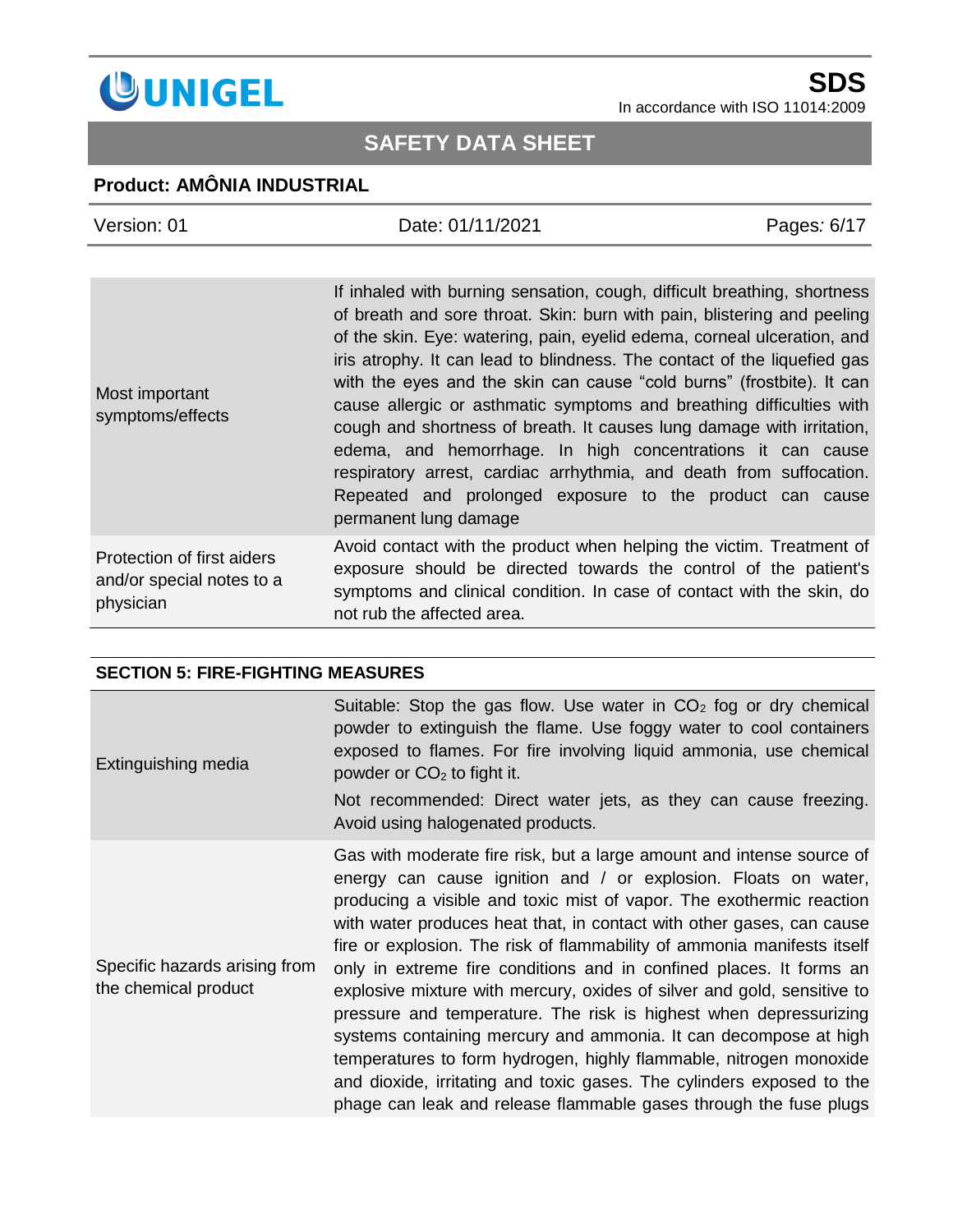

## **Product: AMÔNIA INDUSTRIAL**

| Version: 01                                             | Date: 01/11/2021                                                                                                                                                                                                                       | Pages: 7/17 |
|---------------------------------------------------------|----------------------------------------------------------------------------------------------------------------------------------------------------------------------------------------------------------------------------------------|-------------|
|                                                         | when they fuse. Broken cylinders can protrude.                                                                                                                                                                                         |             |
| Specific extinguishing<br>methods                       | Fight the fire as far as possible or monitor the nozzles. If possible, fight<br>downwind fire. Do not extinguish the fire before the leak is contained.<br>Containers and tanks involved in the fire must be cooled with water<br>fog. |             |
| Special equipment for the<br>protection of firefighters | Self-contained breathing apparatus (SCBA) operated in<br>pressure mode and complete protective clothing.                                                                                                                               | positive    |

#### **SECTION 6: ACCIDENTAL RELEASE MEASURES**

| Personal precautions                        | Prevent sparks or flames. Do not smoke. Do not touch damaged<br>containers or spilled material without wearing suitable clothing. Avoid<br>exposure to the product. Stay away from low areas, with the wind<br>behind you.                                                                                                                                                                                                                                                                                                                                                                             |  |
|---------------------------------------------|--------------------------------------------------------------------------------------------------------------------------------------------------------------------------------------------------------------------------------------------------------------------------------------------------------------------------------------------------------------------------------------------------------------------------------------------------------------------------------------------------------------------------------------------------------------------------------------------------------|--|
| Protective equipment:                       | Use protective equipment as described in Section 8.                                                                                                                                                                                                                                                                                                                                                                                                                                                                                                                                                    |  |
| <b>Emergency procedures</b>                 | Wear PPE complete with safety glasses, PVC or latex safety gloves,<br>suitable protective clothing, and closed shoes. The material used must<br>be waterproof. The complete encapsulation garments must be used in<br>leaks or spills without fire. In case of leakage, where exposure is large,<br>it is recommended to use self-contained breathing apparatus (SCBA)<br>with positive pressure. Isolate spills from ignition sources. Evacuate<br>the area within a radius of at least 100 meters. Keep unauthorized<br>persons away from the area. Stop the leak if it can be done without<br>risk. |  |
| <b>Environmental precautions</b>            | Prevent the dispersed gas from reaching water courses and sewage<br>systems.                                                                                                                                                                                                                                                                                                                                                                                                                                                                                                                           |  |
| Methods and<br>containment                  | materials for Containment techniques may include bunding, covering of drains and<br>capping procedures.                                                                                                                                                                                                                                                                                                                                                                                                                                                                                                |  |
| Methods and<br>materials for<br>cleaning up | Stop the gas flow if it can be done safely. Slowly release the content<br>into the atmosphere. Stay downwind. Do not pour water directly at the<br>spill point. Due to the dispersion of the product in the environment, it is<br>recommended that the area be ventilated until the site is released. For<br>final destination, proceed according to Section 13 of this SDS.                                                                                                                                                                                                                           |  |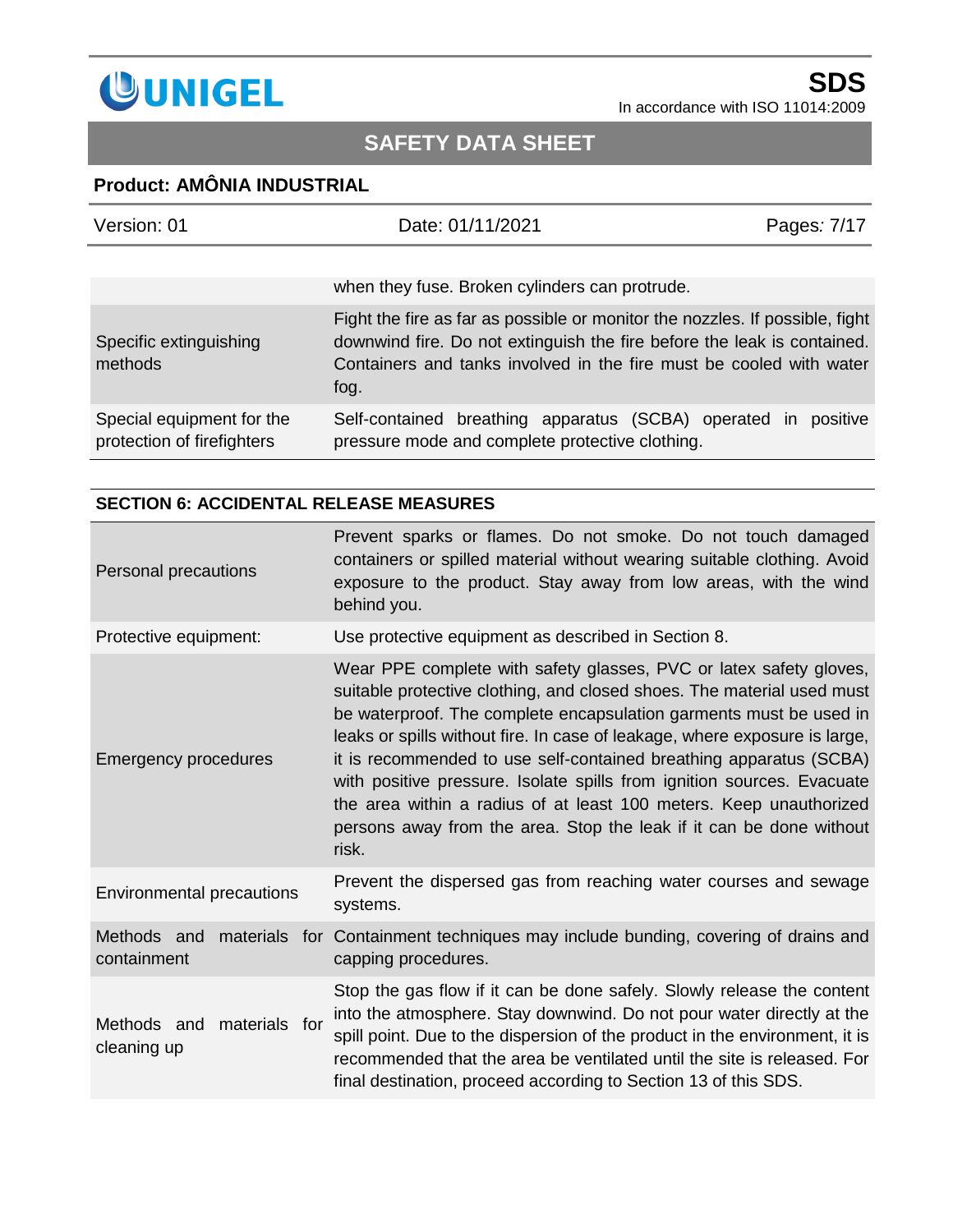

# **SAFETY DATA SHEET**

### **Product: AMÔNIA INDUSTRIAL**

| Version: 01                               | Date: 01/11/2021                                                                                                                                                | Pages: 8/17 |
|-------------------------------------------|-----------------------------------------------------------------------------------------------------------------------------------------------------------------|-------------|
|                                           |                                                                                                                                                                 |             |
| Secondary disaster<br>prevention measures | For small spills of liquid, neutralize with a mixture of 5% hydrochloric<br>acid. Use a vacuum cleaner. Drain to the sewer and dilute with<br>sufficient water. |             |

#### **SECTION 7: HANDLING AND STORAGE**

| <b>Handling</b>                                               |                                                                                                                                                                                                                                                                                                                                                                                                                                                                                                                                          |
|---------------------------------------------------------------|------------------------------------------------------------------------------------------------------------------------------------------------------------------------------------------------------------------------------------------------------------------------------------------------------------------------------------------------------------------------------------------------------------------------------------------------------------------------------------------------------------------------------------------|
| Precautions for safe handling                                 | Avoid formation of fumes, vapors, or mists. Avoid exposure to the<br>product. Avoid contact with incompatible materials. Avoid rupture of<br>the pool submerged in water, abrupt rupture of the pressurized pool,<br>rapid depressurization of the pool and water injection. Keep containers<br>well identified and identified. Keep the cylinder valve protector (CAP)<br>in position until the moment of use. Do not open the cylinder if it shows<br>signs of damage. Use personal protective equipment as described in<br>section 8. |
| <b>Technical measures for</b><br>handler                      | prevention of exposure of the Use personal protective equipment as described in Section 8.                                                                                                                                                                                                                                                                                                                                                                                                                                               |
| Technical measures for<br>prevention of fire and<br>explosion | Schedule a first aid action before starting the activity with the product.<br>The use of the product is restricted to professionals. Caution - Avoid<br>exposure - obtain special instructions before use. Handle in a<br>ventilated area or with a general local exhaust / compliance system.                                                                                                                                                                                                                                           |
| Suitable precautions                                          | Contaminated clothing should be changed and washed before reuse.<br>Remove clothing and protective equipment contaminated before<br>entering eating areas.                                                                                                                                                                                                                                                                                                                                                                               |
| Prevention of contact                                         | Wash hands and face thoroughly after handling and before eating,<br>drinking, smoking, or going to the bathroom.                                                                                                                                                                                                                                                                                                                                                                                                                         |
| <b>Storage</b>                                                |                                                                                                                                                                                                                                                                                                                                                                                                                                                                                                                                          |
| Conditions for safe storage                                   | Keep the product in a cool, dry place, protected from direct sunlight<br>fireproof. Store in spherical cylinders that meet local<br>and<br>specifications, at room temperature and pressure of 15 kg / cm <sup>2</sup> or in a<br>tank designed at -33.3 °C and atmospheric pressure. The surface<br>around the storage location of the cylinders must be covered with clay,<br>asphalt, plastic wrap, or other impermeable material. Store in suitable                                                                                  |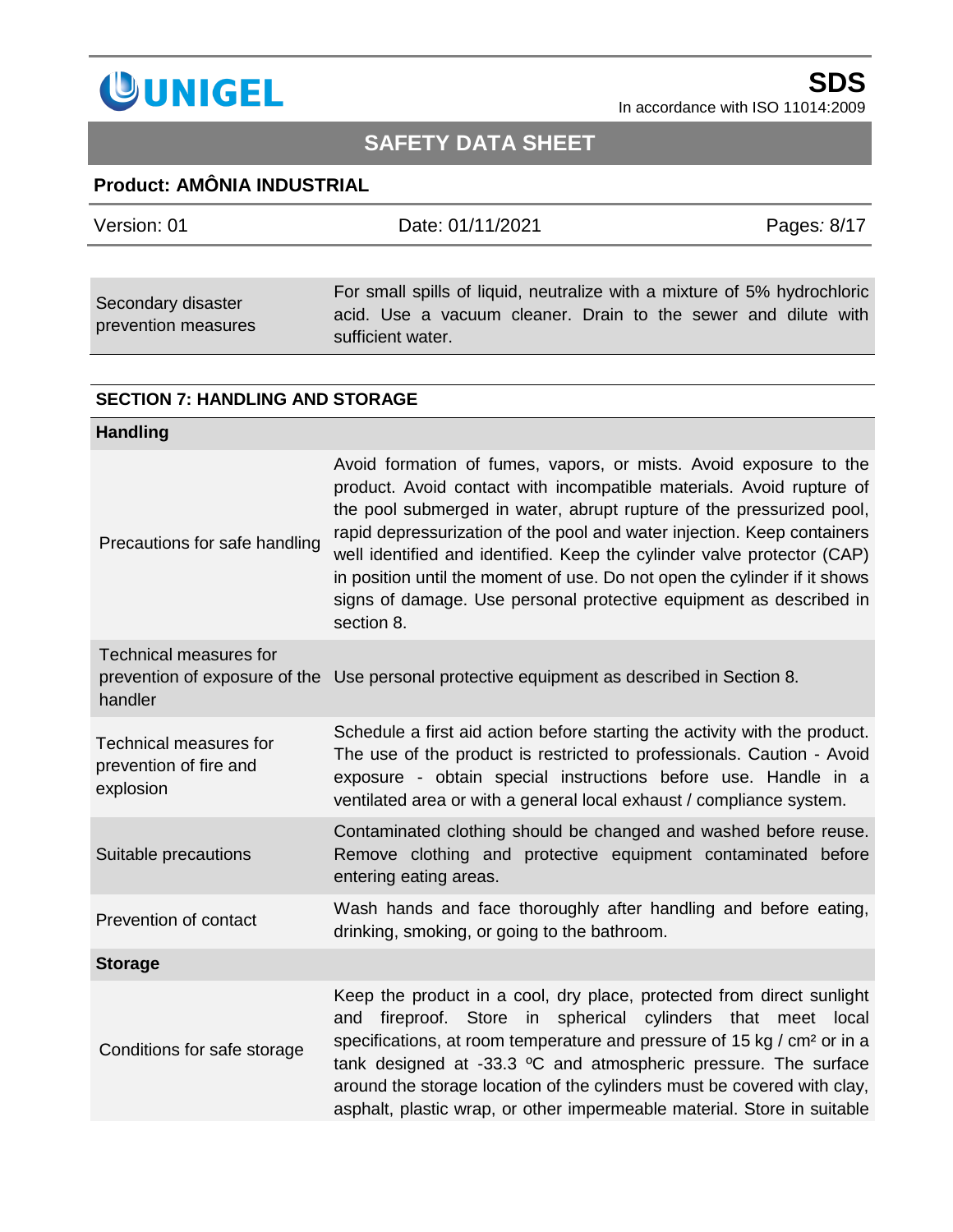

# **SAFETY DATA SHEET**

### **Product: AMÔNIA INDUSTRIAL**

| Version: 01                             | Date: 01/11/2021                                                                                                                                                                                                                                                                                                                                            | Pages: 9/17 |
|-----------------------------------------|-------------------------------------------------------------------------------------------------------------------------------------------------------------------------------------------------------------------------------------------------------------------------------------------------------------------------------------------------------------|-------------|
|                                         |                                                                                                                                                                                                                                                                                                                                                             |             |
|                                         | tanks placed in the containment barrier in case of leakage.<br>Engineering specifications must meet local regulations. There is no<br>need to add stabilizers and antioxidants to ensure product durability.<br>This product may react, in a dangerous manner, with some<br>incompatible materials as outlined in Section 10.                               |             |
| <b>Technical measures</b>               | Keep away from high temperatures, ignition sources and incompatible<br>materials.                                                                                                                                                                                                                                                                           |             |
| Incompatible substances and<br>mixtures | Strong oxidizing agents, such as perchlorates, chlorates, nitrogen<br>peroxide, chromium trioxide, nitrogen oxides, nitric acid, nitrile chloride<br>or acids, acid anhydrides and acid chlorides. Acetaldehyde and<br>halogens like chlorine, bromine, fluorine or interhalogens like bromine<br>pentafluoride and chlorine tetrafluoride. Ethylene oxide. |             |
| <b>Packaging materials</b>              |                                                                                                                                                                                                                                                                                                                                                             |             |
| Recommended material                    | Similar to the original packaging.                                                                                                                                                                                                                                                                                                                          |             |
| Unsuitable material                     | It is not known unsuitable materials.                                                                                                                                                                                                                                                                                                                       |             |

#### **SECTION 8: EXPOSURE CONTROLS AND PERSONAL PROTECTION**

#### **Permissible concentration**

| Occupational exposure limit      | <b>Chemical or</b><br>common name                                                                                                                                                                                                                                          | <b>TLV-TWA</b><br>(ACGIH, 2020) | <b>PEL-TWA</b><br>(OSHA, 2019) | <b>REL-TWA</b><br>(NIOSH,<br>2019) |
|----------------------------------|----------------------------------------------------------------------------------------------------------------------------------------------------------------------------------------------------------------------------------------------------------------------------|---------------------------------|--------------------------------|------------------------------------|
|                                  | Ammonia                                                                                                                                                                                                                                                                    | TWA 25 ppm<br>STEL 35 ppm       | 50 ppm                         | 25 ppm<br>$(ST)$ 35 ppm            |
|                                  | ST: Short Term Exposure Limit.                                                                                                                                                                                                                                             |                                 |                                |                                    |
| <b>Biological limit</b>          | Not established.                                                                                                                                                                                                                                                           |                                 |                                |                                    |
| Engineering controls<br>measures | Promote mechanical ventilation and a direct exhaust system to the<br>outside environment. These measures help to reduce product<br>exposure. Maintain atmospheric concentrations, of the constituents of<br>the product, below the occupational exposure limits indicated. |                                 |                                |                                    |

**Appropriate personal protective equipment**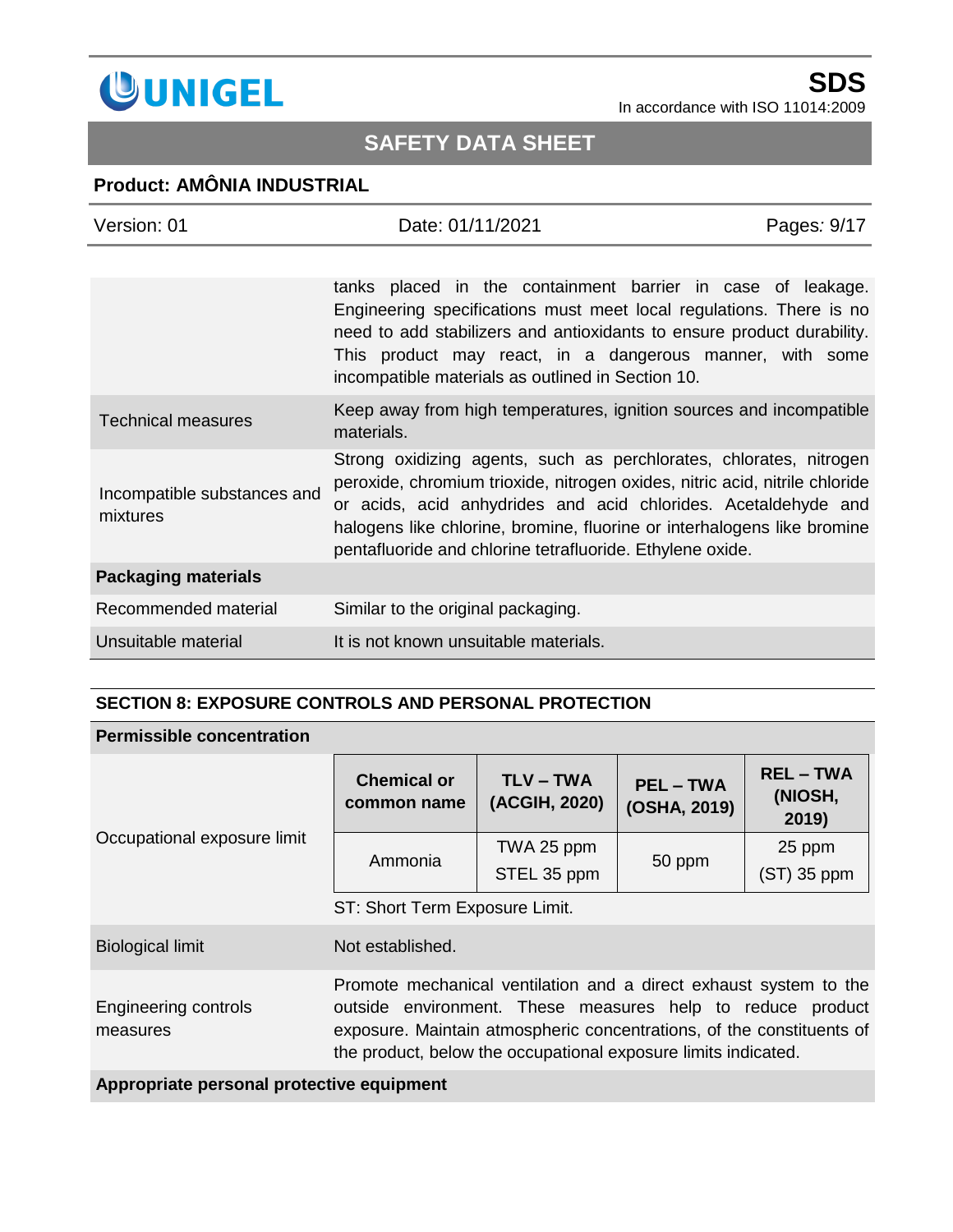

# **SAFETY DATA SHEET**

### **Product: AMÔNIA INDUSTRIAL**

| Version: 01              | Date: 01/11/2021                                                                                                                                                                                                                                                                             | Pages: 10/17 |
|--------------------------|----------------------------------------------------------------------------------------------------------------------------------------------------------------------------------------------------------------------------------------------------------------------------------------------|--------------|
|                          |                                                                                                                                                                                                                                                                                              |              |
| Respiratory protection   | It is recommended to use respiratory protective equipment with a<br>respirator for gases and vapors. Based on the inhalation hazard of the<br>product, a risk assessment must be carried out to adequately define<br>respiratory protection in view of the conditions of use of the product. |              |
| Hand protection          | Wear PVC chemical resistant gloves.                                                                                                                                                                                                                                                          |              |
| Eye protection           | Wide vision safety glasses.                                                                                                                                                                                                                                                                  |              |
| Skin and body protection | Suitable safety clothing and closed shoes. The material used should<br>be waterproof.                                                                                                                                                                                                        |              |
| Special precautions      | Not established.                                                                                                                                                                                                                                                                             |              |

#### **SECTION 9: PHYSICAL AND CHEMICAL PROPERTIES**

| Appearance                                              | Colorless gas. Colorless liquid under high pressure.                  |
|---------------------------------------------------------|-----------------------------------------------------------------------|
| Odour                                                   | Spicy, extremely penetrating, irritating.                             |
| pH                                                      | 11.6 (1.0 N aqueous solution).                                        |
| Melting point/freezing point                            | $-78 °C$ .                                                            |
| Boiling point, initial<br>boiling,<br>and boiling range | 33°C to 760 mmHg.                                                     |
| Flashpoint                                              | Not applicable.                                                       |
| Upper/lower flammability or<br>explosive limits         | Higher: 28%.<br>Lower: 15%.                                           |
| Vapour pressure                                         | 7.51 x 10 <sup>3</sup> mmHg at 25 °C.                                 |
| Vapour density                                          | $0.59$ (air = 1).                                                     |
| Relative density                                        | 0.7 at -33 °C (water at 4 °C = 1).                                    |
| Solubility(ies)                                         | Soluble in water. Soluble in methanol, ether, chloroform and ethanol. |
| n-octanol/water partition<br>coefficient                | Log kow: 0.23.                                                        |
| Auto-ignition temperature                               | 651°C.                                                                |
| Decomposition temperature                               | 780°C.                                                                |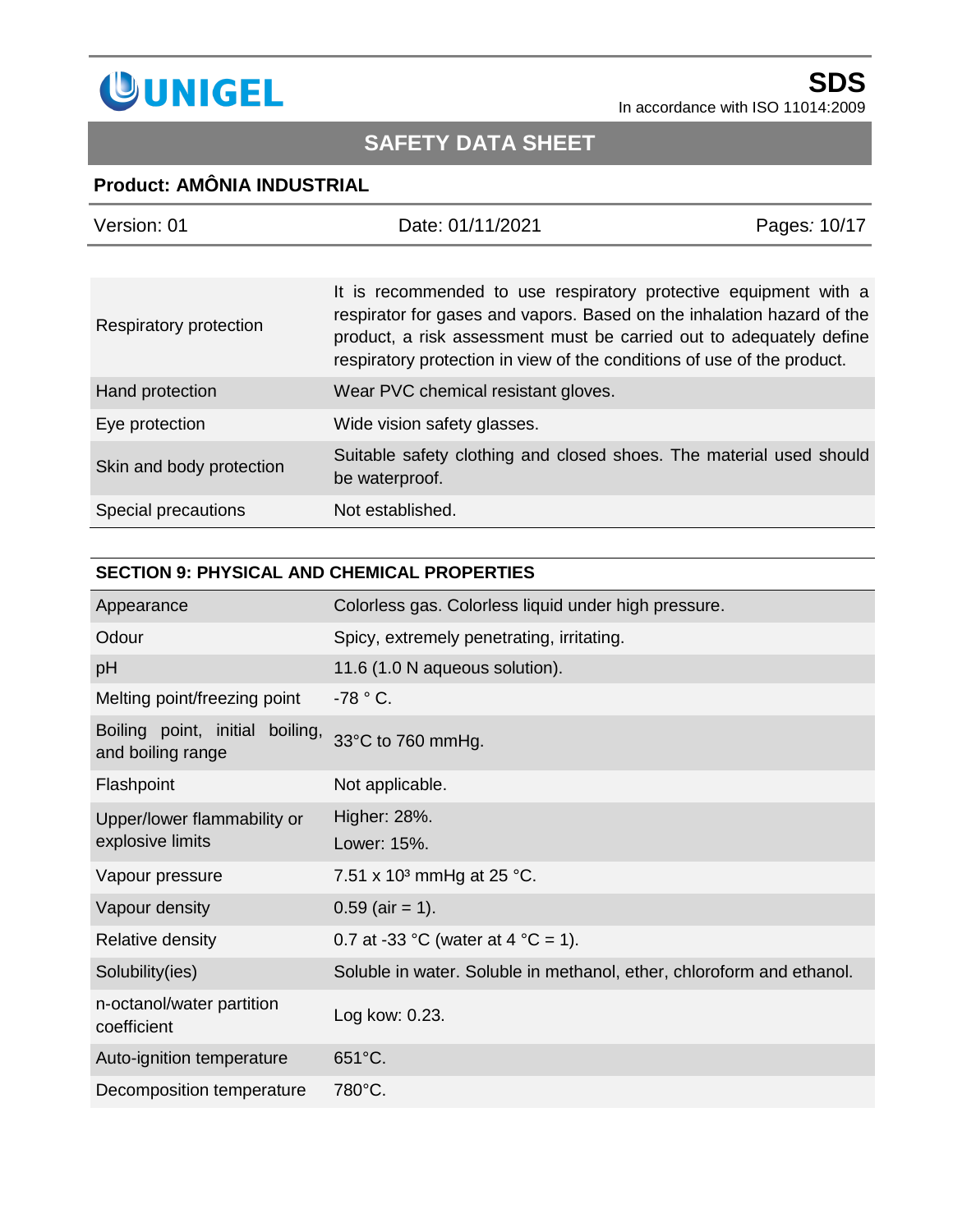

# **SAFETY DATA SHEET**

### **Product: AMÔNIA INDUSTRIAL**

| Version: 01       | Date: 01/11/2021                                                                                               | Pages: 11/17 |
|-------------------|----------------------------------------------------------------------------------------------------------------|--------------|
|                   |                                                                                                                |              |
| Odour threshold   | 5 ppm.                                                                                                         |              |
| Evaporation rate  | Not evaluated.                                                                                                 |              |
| Flammability      | Non-flammable gas. In large quantities and intense energy sources it<br>can cause ignition and / or explosion. |              |
| Viscosity         | 1.18 cP at 20 $^{\circ}$ C (95%).                                                                              |              |
| Other information | Not applicable.                                                                                                |              |

### **SECTION 10: STABILITY AND REACTIVITY**

| Chemical stability                  | Product is stable under normal conditions of temperature and<br>pressure.                                                                                                                                                                                                                                                                                                                                                                                                                                                                                                                                                                                                                                                                                                                                                  |
|-------------------------------------|----------------------------------------------------------------------------------------------------------------------------------------------------------------------------------------------------------------------------------------------------------------------------------------------------------------------------------------------------------------------------------------------------------------------------------------------------------------------------------------------------------------------------------------------------------------------------------------------------------------------------------------------------------------------------------------------------------------------------------------------------------------------------------------------------------------------------|
| Hazardous reactions                 | It can react violently or explosively with strong oxidizing agents such<br>as perchlorates, chlorates, nitrogen peroxide, chromium trioxide,<br>nitrogen oxides, nitric acid, nitrile chloride or acids, acid anhydrides,<br>acid chlorides. It can react violently or form explosive products with<br>acetaldehyde and halogens such as chlorine, bromine, fluorine or<br>interhalogens such as bromine pentafluoride, chlorine tetrafluoride.<br>Ethylene oxide can polymerize explosively in contact with ammoniacal<br>nitrogen. The exothermic reaction of this substance with water can<br>produce heat, which, in contact with other gases, can increase the risk<br>of fire or explosion. It forms unstable compounds in the presence of<br>high pressure and temperature with mercury, oxides of gold and silver. |
| Conditions to avoid                 | Avoid humidity, direct sunlight, sparks, sources of ignition, electrical<br>discharge, flammable materials, or incompatible substances. Avoid<br>extreme temperatures (above 52 ° C and below -29 ° C).                                                                                                                                                                                                                                                                                                                                                                                                                                                                                                                                                                                                                    |
| Incompatible materials              | Strong oxidizing agents, such as perchlorates, chlorates, nitrogen<br>peroxide, chromium trioxide, nitrogen oxides, nitric acid, nitrile chloride<br>or acids, acid anhydrides and acid chlorides. Acetaldehyde and<br>halogens like chlorine, bromine, fluorine or interhalogens like bromine<br>pentafluoride and chlorine tetrafluoride. Ethylene oxide.                                                                                                                                                                                                                                                                                                                                                                                                                                                                |
| Hazardous decomposition<br>products | Decomposition of the product can release ammonia, hydrogen oxides<br>and carbon oxides.                                                                                                                                                                                                                                                                                                                                                                                                                                                                                                                                                                                                                                                                                                                                    |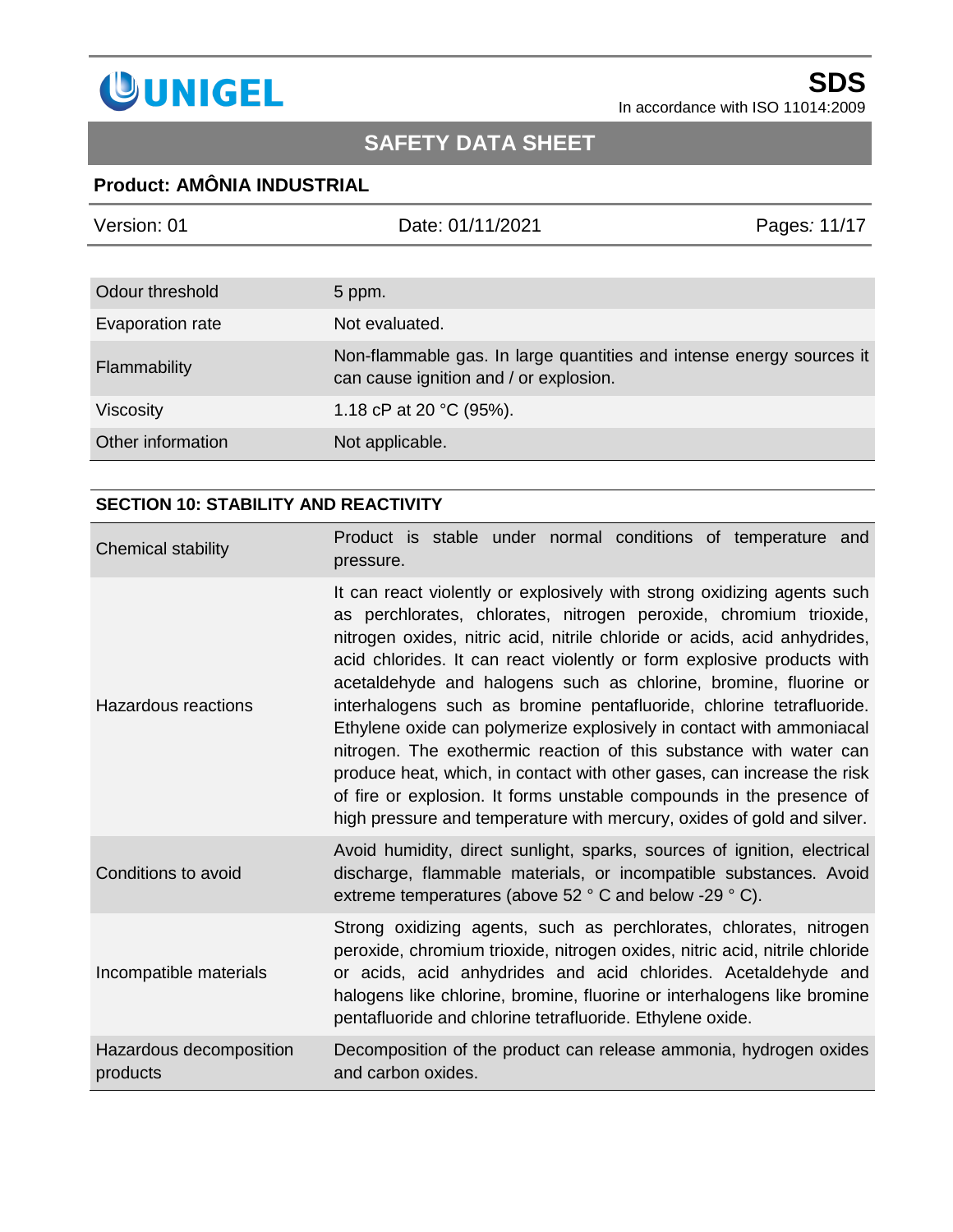

## **SAFETY DATA SHEET**

## **Product: AMÔNIA INDUSTRIAL**

Version: 01 Date: 01/11/2021 Pages*:* 12/17 **SECTION 11: TOXICOLOGICAL INFORMATION** Toxic if inhaled with burning sensation, cough, difficult breathing,

| Acute toxicity                       | shortness of breath and sore throat.<br>Ammonia:<br>$LC_{50}$ (inhalation, rats, 14h): 2,000 ppm.<br>Ammonia concentration of 348 mg/m <sup>3</sup> can lead to death in humans.                                                                                                                                                                                                                                                                                                                                                                                                                                                                                                                                                                                                                                                                                                                                                                                                                                                                                |  |
|--------------------------------------|-----------------------------------------------------------------------------------------------------------------------------------------------------------------------------------------------------------------------------------------------------------------------------------------------------------------------------------------------------------------------------------------------------------------------------------------------------------------------------------------------------------------------------------------------------------------------------------------------------------------------------------------------------------------------------------------------------------------------------------------------------------------------------------------------------------------------------------------------------------------------------------------------------------------------------------------------------------------------------------------------------------------------------------------------------------------|--|
| Skin irritation/corrosion            | Causes severe skin to burn with pain, blistering and peeling of the<br>skin. The skin may become white or yellowish, with a waxy<br>appearance.                                                                                                                                                                                                                                                                                                                                                                                                                                                                                                                                                                                                                                                                                                                                                                                                                                                                                                                 |  |
| Eye damage/irritation                | Causes serious eye damage with watering, pain, eyelid edema,<br>corneal ulceration, and iris atrophy. It can lead to blindness. The<br>contact of the liquefied gas with the eyes and the skin can cause "cold<br>burns" (frostbite).                                                                                                                                                                                                                                                                                                                                                                                                                                                                                                                                                                                                                                                                                                                                                                                                                           |  |
| Respiratory or skin<br>sensitization | The product is not expected to cause skin sensitization.<br>It can cause allergic or asthmatic symptoms and breathing difficulties<br>with cough and shortness of breath. There is evidence in humans that<br>exposure to ammonia causes asthma.                                                                                                                                                                                                                                                                                                                                                                                                                                                                                                                                                                                                                                                                                                                                                                                                                |  |
| Reproductive cell<br>mutagenicity    | The product is not expected to cause germ cell mutagenicity.<br>In vitro genotoxicity. No evidence of mutagenicity was observed in an<br>Ames test comparable to the guidelines performed with anhydrous<br>ammonia.<br>In vivo genotoxicity. No evidence of an increase in the incidence of<br>micronucleated polychromatic erythrocytes was observed in a mouse<br>micronucleus assay performed with the compound.<br>Ammonia is a simple molecule and has no structural alert for<br>genotoxicity. Ammonia is present in relatively low levels in the<br>systemic circulation as a consequence of protein catabolism (mainly in<br>the liver) and is present in higher levels in the hepatic portal circulation<br>due to the degradation of urea by gastrointestinal bacteria. The<br>ubiquitous presence of ammonia leads us to the conclusion that it is<br>unlikely to be genotoxic. The WHO assessment concludes that there<br>is no evidence that ammonia is mutagenic in mammals. An<br>assessment by the UK Health Protection Agency (HPA) similarly |  |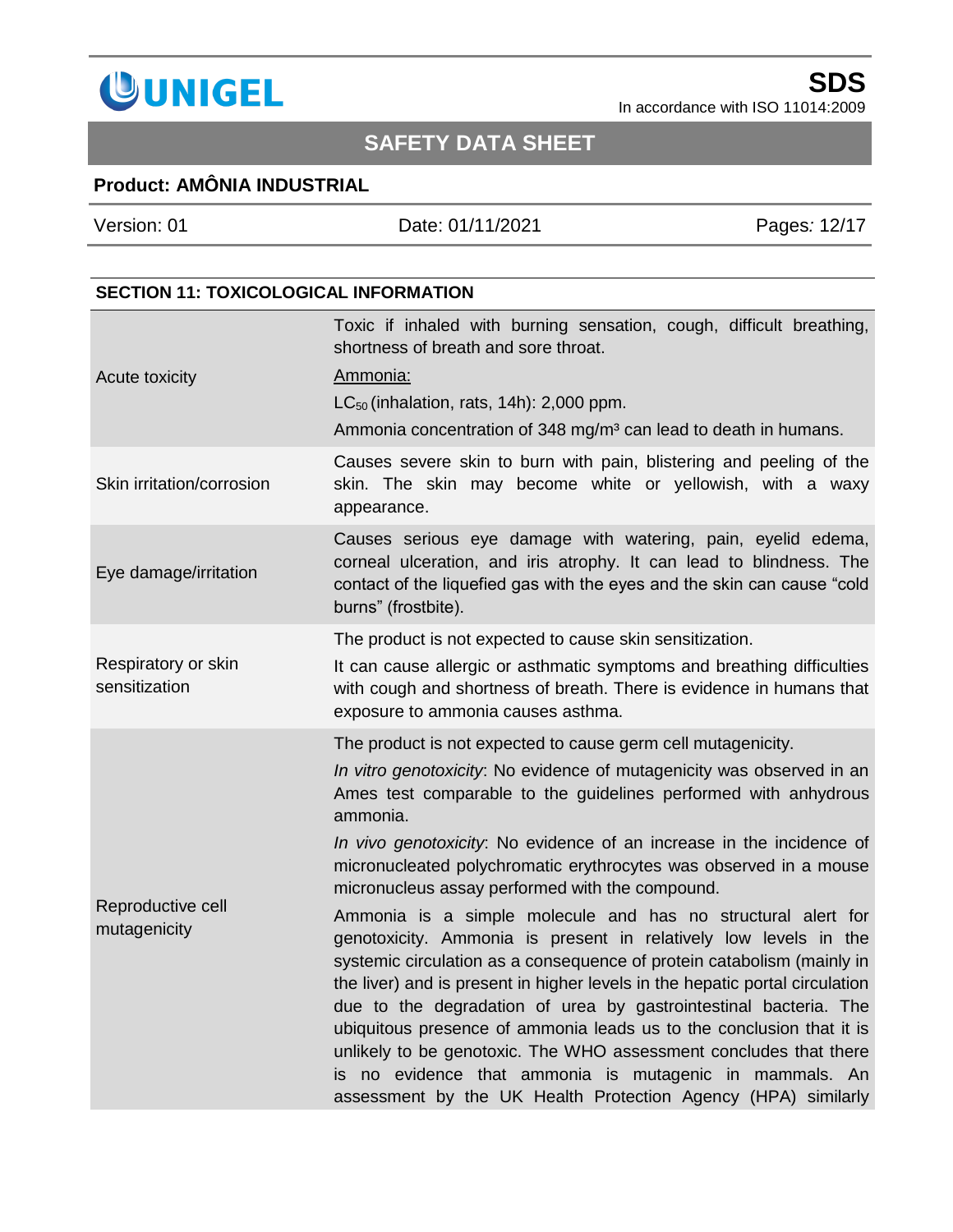

# **SAFETY DATA SHEET**

### **Product: AMÔNIA INDUSTRIAL**

| Version: 01                                           | Date: 01/11/2021                                                                                                                                                                                                                                                                                                                                                                                                                                                                                                                                                                                                                                                                                                                                                                                                                                                                                                                                                                                          | Pages: 13/17 |
|-------------------------------------------------------|-----------------------------------------------------------------------------------------------------------------------------------------------------------------------------------------------------------------------------------------------------------------------------------------------------------------------------------------------------------------------------------------------------------------------------------------------------------------------------------------------------------------------------------------------------------------------------------------------------------------------------------------------------------------------------------------------------------------------------------------------------------------------------------------------------------------------------------------------------------------------------------------------------------------------------------------------------------------------------------------------------------|--------------|
|                                                       | concludes that ammonia has no significant mutagenic potential.                                                                                                                                                                                                                                                                                                                                                                                                                                                                                                                                                                                                                                                                                                                                                                                                                                                                                                                                            |              |
| Carcinogenicity                                       | The product is not expected to have a carcinogenic potential.<br>Tests performed on rats through the administration of ammonia orally<br>(ingestion of water containing ammonia), did not show any<br>carcinogenic potential.                                                                                                                                                                                                                                                                                                                                                                                                                                                                                                                                                                                                                                                                                                                                                                             |              |
| Reproductive toxicity                                 | The product is not expected to cause reproductive toxicity.<br>Reproductive toxicity tests with experimental animals, did not show<br>that it causes toxic effects to reproduction.                                                                                                                                                                                                                                                                                                                                                                                                                                                                                                                                                                                                                                                                                                                                                                                                                       |              |
|                                                       | It causes lung damage with irritation, edema and hemorrhage. In high<br>concentrations it can cause respiratory arrest, cardiac arrhythmia and<br>death from suffocation.                                                                                                                                                                                                                                                                                                                                                                                                                                                                                                                                                                                                                                                                                                                                                                                                                                 |              |
| Specific target organ toxicity<br>- single exposure   | Inhalation of ammonia, in humans, irritation of the upper respiratory<br>tract, burning sensation in the nose, pharynx and trachea, dyspnoea,<br>bronchial and alveolar edema, pulmonary edema, bronchopneumonia,<br>muscle spasms of the hands and feet and visual disturbance were<br>observed.                                                                                                                                                                                                                                                                                                                                                                                                                                                                                                                                                                                                                                                                                                         |              |
| Specific target organ toxicity<br>- repeated exposure | Repeated and prolonged exposure to the product can cause<br>permanent lung damage.                                                                                                                                                                                                                                                                                                                                                                                                                                                                                                                                                                                                                                                                                                                                                                                                                                                                                                                        |              |
| Aspiration hazard                                     | It is not expected that the product presents aspiration hazard.                                                                                                                                                                                                                                                                                                                                                                                                                                                                                                                                                                                                                                                                                                                                                                                                                                                                                                                                           |              |
| Toxicokinetics, metabolism<br>and distribution        | Studies suggest that ammonia can be absorbed by the inhalation and<br>oral routes of exposure, but there is less certainty regarding<br>absorption through the skin. Absorption through the eye has been<br>documented. Most of the inhaled ammonia is retained in the upper<br>respiratory tract and is subsequently eliminated in expired air. Almost<br>all of the ammonia produced endogenously in the intestinal tract is<br>absorbed. Exogenous ammonia is also readily absorbed in the<br>intestinal tract. Ammonia that reaches the circulation is widely<br>distributed to all body compartments although substantial first pass<br>metabolism occurs in the liver where it is transformed into urea and<br>glutamine. Ammonia or ammonium ion reaching the tissues is taken<br>up by glutamic acid, which participates in transamination and other<br>reactions. The principal means of excretion of ammonia that reaches<br>the circulation in mammals is as urinary urea; minimal amounts are |              |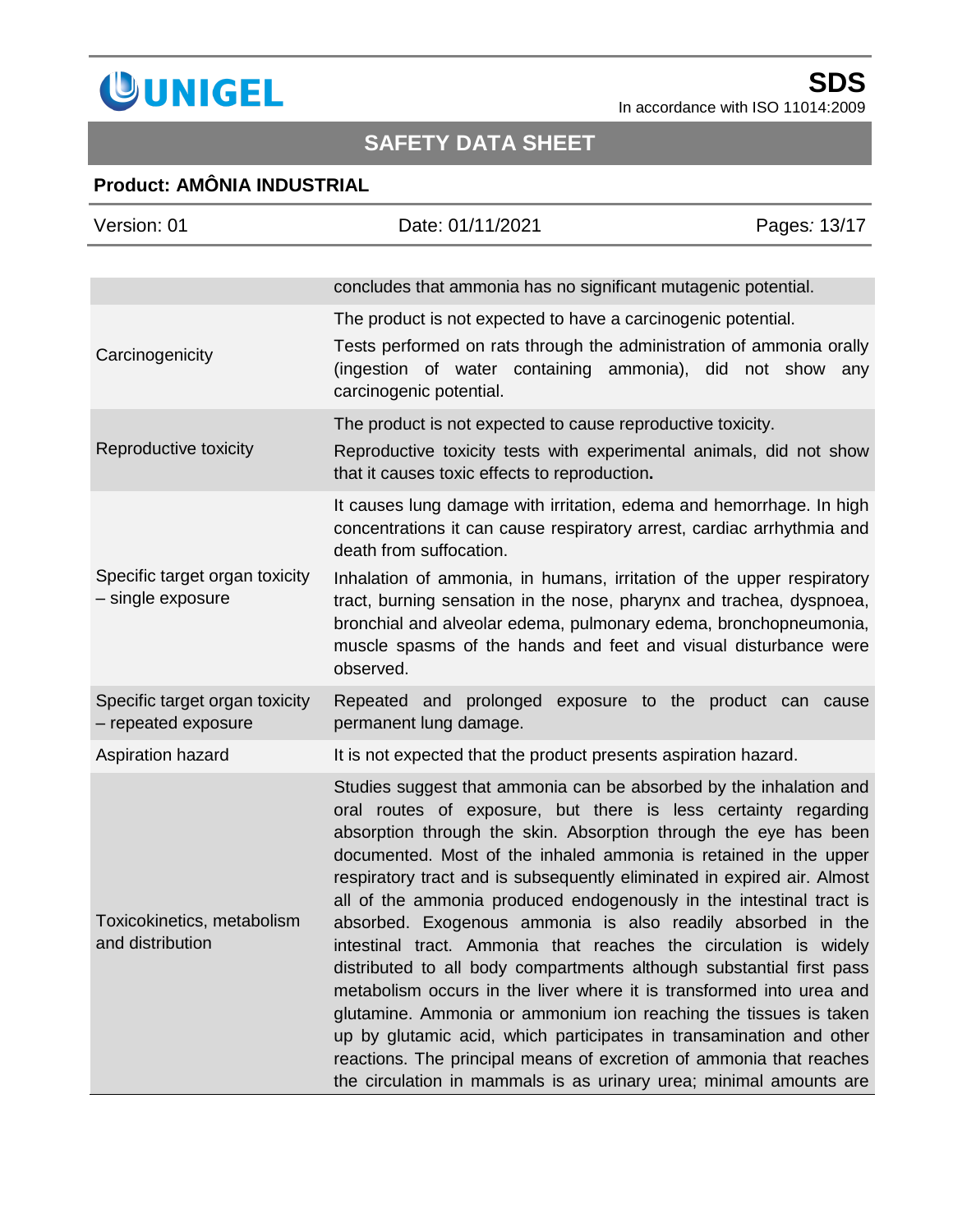

### **Product: AMÔNIA INDUSTRIAL**

Version: 01 Date: 01/11/2021 Pages*:* 14/17

excreted in the feces and in expired air.

#### **SECTION 12: ECOLOGICAL INFORMATION**

| Environmental effects, behavior, and fate of the product |                                                                                                                                                                                                                                                                                                                                                                                                                                                                                                                                                                                                                                                                 |  |  |
|----------------------------------------------------------|-----------------------------------------------------------------------------------------------------------------------------------------------------------------------------------------------------------------------------------------------------------------------------------------------------------------------------------------------------------------------------------------------------------------------------------------------------------------------------------------------------------------------------------------------------------------------------------------------------------------------------------------------------------------|--|--|
| Ecotoxicity                                              | Very toxic to aquatic organisms, with long lasting effects.<br>$LC_{50}$ (Oncorhynchus gorbuscha, 96h): 0.068 mg/L.<br>NOEC (Oncorhynchus gorbuscha, 96h): 1.2 mg/L.<br>$LC_{50}$ (Daphnia magna, 48h): 101 mg/L.<br>NOEC (Daphnia magna, 48h): 0.79 mg/L.                                                                                                                                                                                                                                                                                                                                                                                                      |  |  |
| Persistence and degradability                            | The product does not have persistence and it is considered readily<br>biodegradable.                                                                                                                                                                                                                                                                                                                                                                                                                                                                                                                                                                            |  |  |
| Bioaccumulative potential                                | Presents low bioacumulative potencial in aquatic organisms.<br>Log kow: 0.23.                                                                                                                                                                                                                                                                                                                                                                                                                                                                                                                                                                                   |  |  |
| Mobility in soil                                         | It is expected low to elevated mobility in soil.                                                                                                                                                                                                                                                                                                                                                                                                                                                                                                                                                                                                                |  |  |
| Other adverse effects                                    | Decomposition gases, like some nitrogen oxides, can contribute to the<br>formation of acid rain.<br>High concentrations of the product can impact the aquatic<br>environment by decreasing the concentration of dissolved oxygen due<br>to favoring and / or inducing the eutrophication process.<br>The photolytic cycle of nitrogen oxides controls ozone concentrations<br>at low altitude. However, the interference of hydrocarbons in the<br>photolytic cycle can increase ozone concentrations, compromising the<br>upper and lower airways, especially those most susceptible, such as<br>children, the elderly and those with heart and lung diseases. |  |  |

#### **SECTION 13: DISPOSAL CONSIDERATIONS**

Methods of disposal to the chemical product, product waste and/or contaminated container and/or packaging Must be disposed of as hazardous waste in compliance with local regulations. The treatment and disposal should be evaluated for each specific product. Keep the product remains in its original and properly closed. Disposal should be performed as established for the product. Do not reuse empty containers. These may contain product residues and should be kept closed and sent for proper disposal as established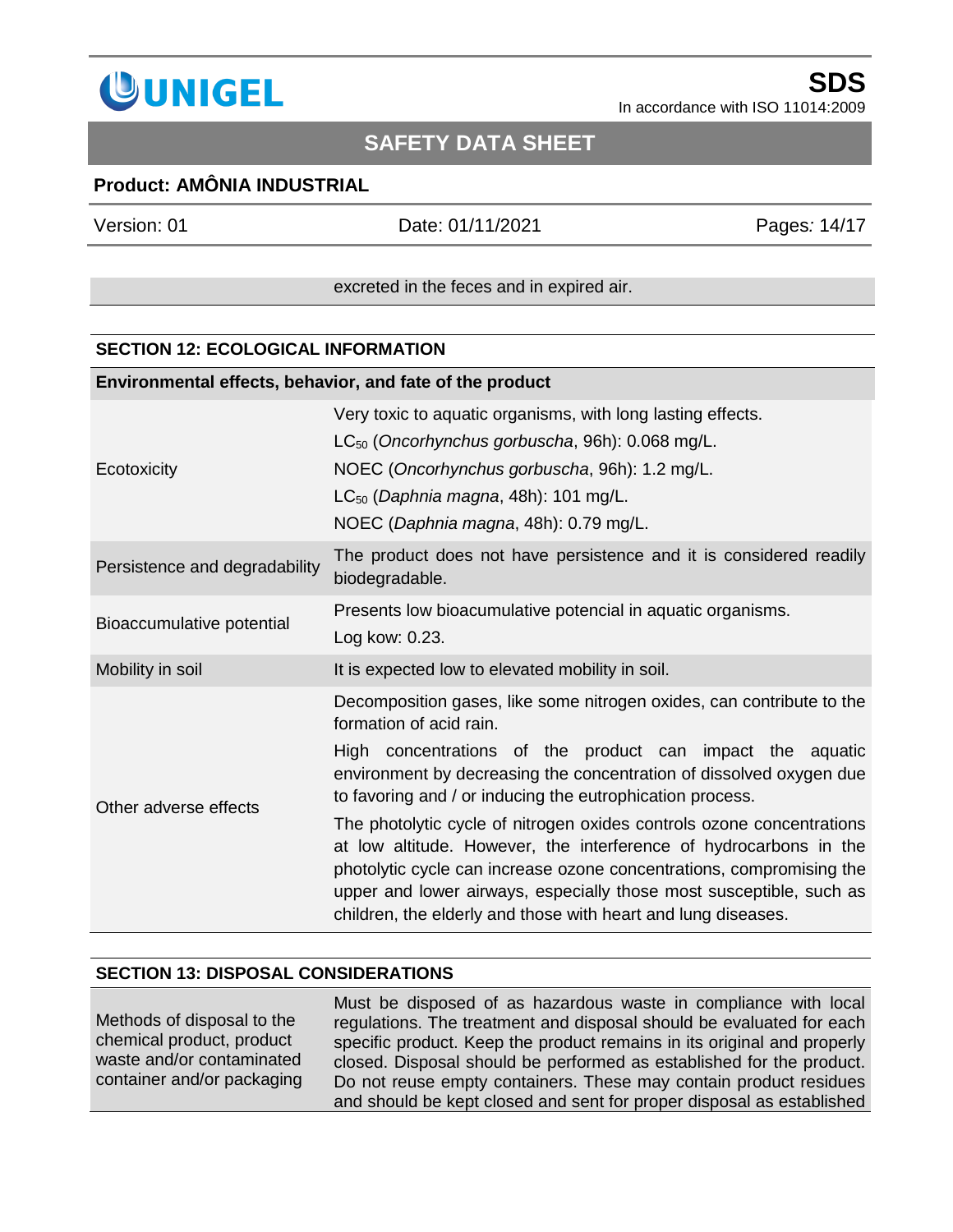

## **SAFETY DATA SHEET**

## **Product: AMÔNIA INDUSTRIAL**

Version: 01 Date: 01/11/2021 Pages*:* 15/17

for the product.

| <b>SECTION 14: TRANSPORT INFORMATION</b>                                      |                                                                                                                                                                                                                                                                                                                        |  |  |  |
|-------------------------------------------------------------------------------|------------------------------------------------------------------------------------------------------------------------------------------------------------------------------------------------------------------------------------------------------------------------------------------------------------------------|--|--|--|
| <b>International regulations</b>                                              |                                                                                                                                                                                                                                                                                                                        |  |  |  |
| Land                                                                          | UN - "United Nations"<br>Recommendations on the TRANSPORT OF DANGEROUS GOODS.<br><b>Model Regulations</b>                                                                                                                                                                                                              |  |  |  |
| <b>UN</b> number                                                              | 1005                                                                                                                                                                                                                                                                                                                   |  |  |  |
| UN proper shipping name                                                       | AMMONIA, ANHYDROUS                                                                                                                                                                                                                                                                                                     |  |  |  |
| Transport hazard class(es)                                                    | 2.3                                                                                                                                                                                                                                                                                                                    |  |  |  |
| Subsidiary risk                                                               | 8                                                                                                                                                                                                                                                                                                                      |  |  |  |
| Packing group                                                                 | N.A.                                                                                                                                                                                                                                                                                                                   |  |  |  |
| Sea                                                                           | IMO - International Maritime Organization<br>International Maritime Dangerous Goods Code (IMDG Code)                                                                                                                                                                                                                   |  |  |  |
| <b>UN</b> number                                                              | 1005                                                                                                                                                                                                                                                                                                                   |  |  |  |
| UN proper shipping name                                                       | AMMONIA, ANHYDROUS                                                                                                                                                                                                                                                                                                     |  |  |  |
| Transport hazard class(es)                                                    | 2.3                                                                                                                                                                                                                                                                                                                    |  |  |  |
| Subsidiary risk                                                               | 8                                                                                                                                                                                                                                                                                                                      |  |  |  |
| Packing group                                                                 | N.A.                                                                                                                                                                                                                                                                                                                   |  |  |  |
| <b>Environmental hazards</b>                                                  | The product is considered a marine pollutant.                                                                                                                                                                                                                                                                          |  |  |  |
| EmS                                                                           | F-C, S-U.                                                                                                                                                                                                                                                                                                              |  |  |  |
| Air                                                                           | IATA - International Air Transport Association<br>Dangerous Goods Regulation (DGR)                                                                                                                                                                                                                                     |  |  |  |
| <b>UN</b> number                                                              | Not classified as hazardous to transport.                                                                                                                                                                                                                                                                              |  |  |  |
| UN proper shipping name                                                       | FORBIDDEN (prohibited for air transport)                                                                                                                                                                                                                                                                               |  |  |  |
| Transport in bulk according to<br>MARPOL 73/78, Annex II,<br>and the IBC Code | Consult regulations:<br>- International Maritime Organization. MARPOL: Articles, protocols,<br>annexes, unified interpretations of the International Convention for the<br>Prevention of Pollution from Ships, 1973, as modified by the Protocol<br>of 1978 relating thereto, consolidated edition. IMO, London, 2006; |  |  |  |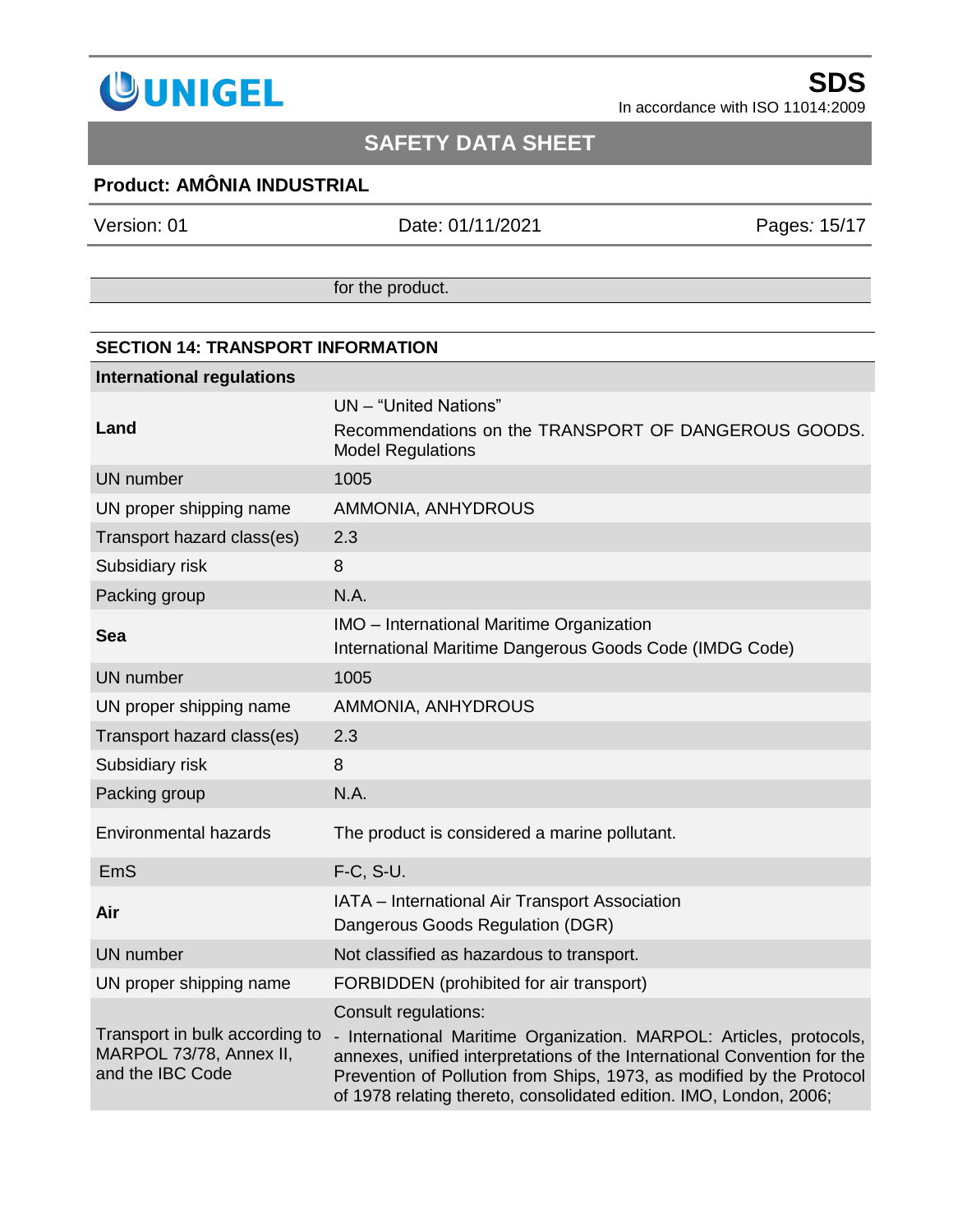

## **SAFETY DATA SHEET**

#### **Product: AMÔNIA INDUSTRIAL**

| Version: 01         | Date: 01/11/2021                                                                                                                                                                                                                         | Pages: 16/17 |
|---------------------|------------------------------------------------------------------------------------------------------------------------------------------------------------------------------------------------------------------------------------------|--------------|
|                     |                                                                                                                                                                                                                                          |              |
|                     | - International Maritime Organization. IBC code: International code for<br>the construction and equipment of shipping carrying dangerous<br>chemicals in bulk: With Standards and guidelines relevant to the<br>code. IMO, London, 2007. |              |
| Special precautions | There is no need of special precautions.                                                                                                                                                                                                 |              |

#### **SECTION 15: REGULATORY INFORMATION**

Convention concerning Safety in the use of Chemicals at Work (Convention 170) - International Labour Organization, 1990.

International Organization for Standardization - ISO 11014:2009.

#### **SECTION 16: OTHER INFORMATION**

This SDS was prepared based on current knowledge about the proper product handling and under normal conditions of use, in accordance with the application specified on the packaging. Any other use of the product involving their combination with other materials, and use various forms of those indicated, are the responsibility of the user. Warns that the handling of any chemical substance requires the prior knowledge of its hazards for the user. In the workplace it is for the user company's product promotes training of its collaborators about the possible risks arising from exposure to the chemical.

SDS elaborated january, 2021.

#### **Abbreviations:**

**ACGIH** – American Conference of Governmental Industrial Hygienists

**AIHA –** American Industrial Hygiene Association

**BCF –** Bioconcentration Factor

**BEI –** Biological Exposure Index

**CAS –** Chemical Abstracts Service

**C –** Ceiling

**LC<sup>50</sup> –** Lethal Concentration 50%

**LD<sup>50</sup> –** Lethal Dose 50%

**ERPG** - Emergency Response Planning Guidelines

**LEL** – Lower Explosive Limit

**UEL** – Upper Explosive Limit

**NIOSH** – [National Institute of Occupational Safety and Health](http://www.niosh.com.my/)

**OSHA** – Occupational Safety & Health Administration